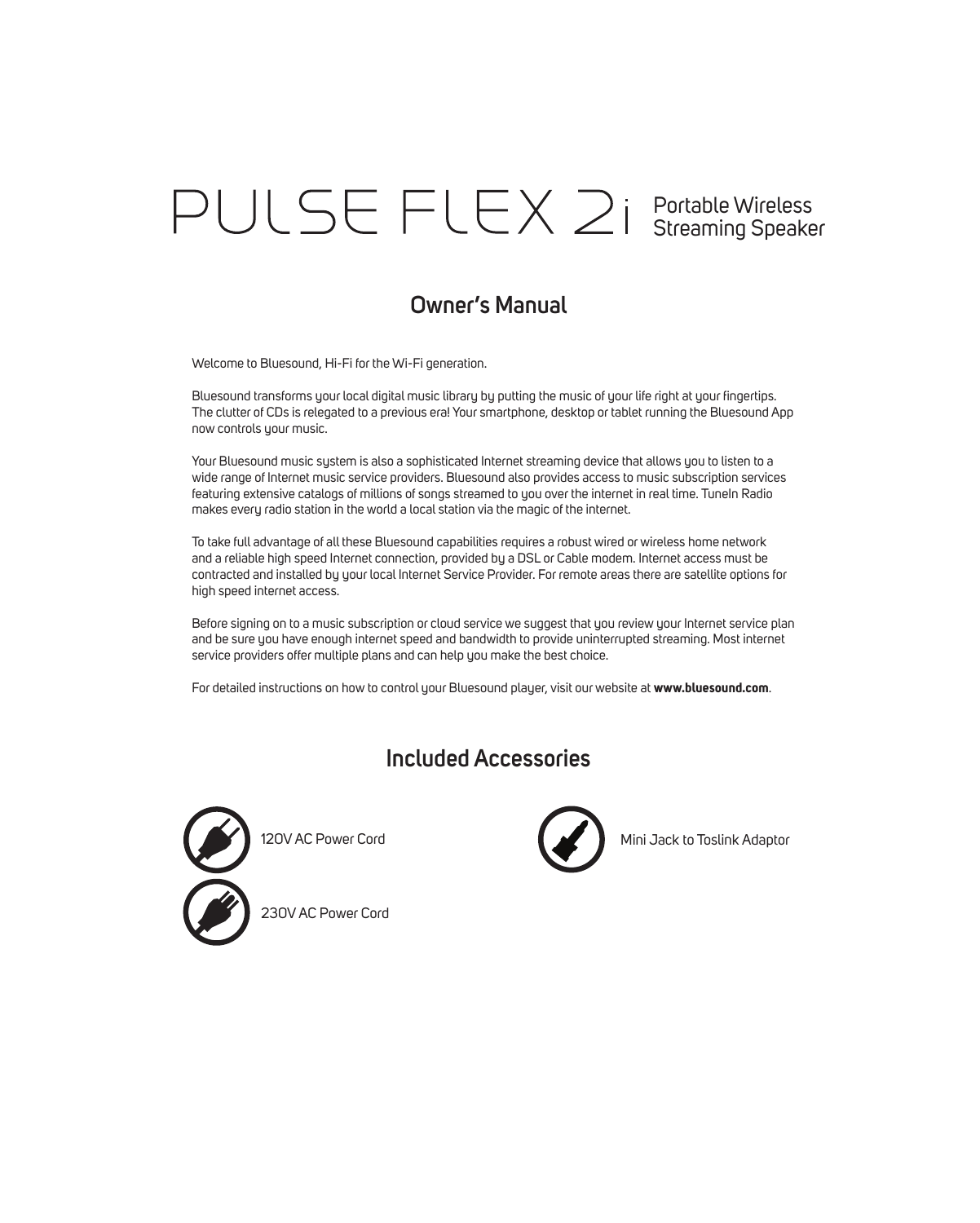

#### **STATUS INDICATOR: 1**

Below is a table of the LED blink codes and their corresponding descriptions.

| LED BLINK CODE                   | <b>DESCRIPTION</b>                                     |
|----------------------------------|--------------------------------------------------------|
| Short blue flash, then red       | Powering up, rebooting the unit                        |
| Solid green                      | Hotspot Mode                                           |
| Flashing green                   | Connecting to Network shares                           |
| Solid red                        | Cannot boot; drive error                               |
| Red pulse                        | No Internet gateway                                    |
| White pulse                      | Software update available                              |
| Solid red                        | Upgrade mode                                           |
| Alternate flashing red and green | Upgrading                                              |
| Flashing blue                    | Mute mode                                              |
| Solid white                      | Indexing                                               |
| Solid blue                       | Connected to Network - ready to use with Bluesound App |
| Flashing red                     | Factory reset in progress                              |
| Solid purple                     | Hotspot timed out                                      |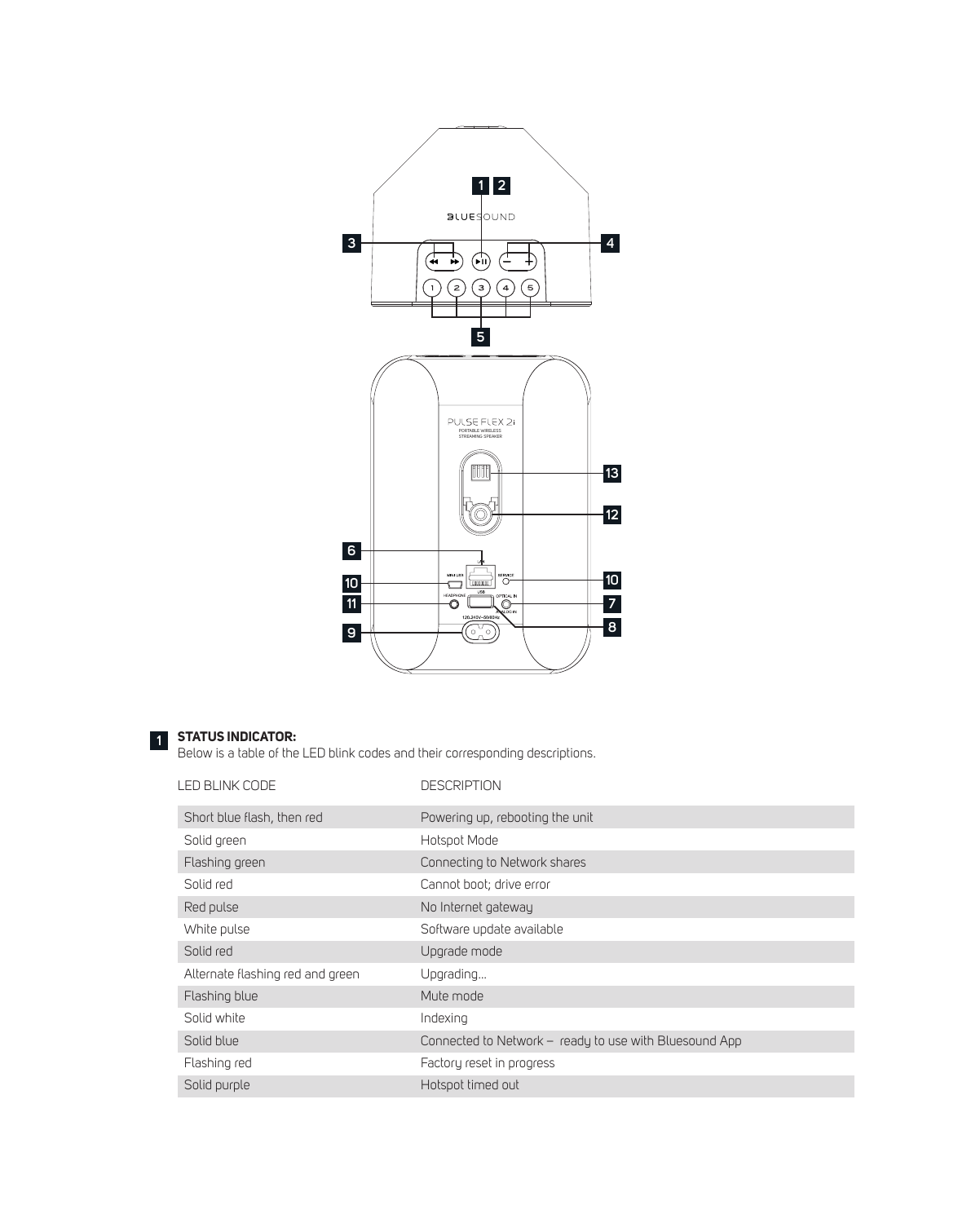**PLAY/PAUSE BUTTON:** This button has multiple functions – a visual indicator of network connectivity and a PLAY/ **2** PAUSE button. For a full listing of LED Blink Codes, please see #1 – Blink Codes. For an ungrouped Player, press the button to Play and Pause the stream. If listening to an Internet radio stream, the Pause function will work for 30 seconds. At this point, the buffer is full and the stream will Stop. When a Player is grouped, pressing the PLAY/PAUSE button will Mute that Player while other Players continue the stream. The Player's LED will flash blue when muted.

**PREVIOUS TRACK/NEXT TRACK:** These buttons can be used to go back to the previous track◄◄ or skip to the **3** next track ►► in your current playlist.

**+, - (VOLUME):** Toggle either button to vary volume level. Volume level will not change if you press and hold either **4** button.

**(+):** Increase volume level **(-):** Decrease volume level

**PRESETS:** The PULSE FLEX 2i has 5 programmable preset buttons. These presets are configured using the presets **5** menu in the BluOS App.

**LAN PORT:** The LAN PORT connection can be used with the Ethernet cable provided. This is an optional connection **6** since the PULSE FLEX 2i can be connected to the network through a Wi-Fi connection to your router. To setup the PULSE FLEX 2i using the LAN Port a Wired Ethernet connection is required. Using the Ethernet cable provided, connect one end of the Ethernet cable to the LAN port of your wired Ethernet broadband router and the other end to the PULSE FLEX 2i's LAN port.

**OPTICAL IN/ANALOG IN:** Using a 3.5mm Stereo Audio Cable (not provided), connect one end to the Analog In of the **7** PULSE FLEX 2i and the other end to the corresponding analog output of other compatible devices. The source will show as an Analog Input in the Navigation Drawer of the Bluesound app. Using an Optical to 3.5mm convertor (included with the PULSE FLEX 2i), a digital optical source can also be added. This will appear as Optical Input in the Navigation Drawer.

**USB (TYPE A):** Connect a USB mass storage device to the USB input. Typical USB mass storage devices compatible **8** with the PULSE FLEX 2i include portable flash memory devices and external hard drives (FAT32 formatted).

**AC MAINS INPUT:** The PULSE FLEX 2i comes supplied with two separate AC power cords. Select the AC power cord **9** appropriate for your region. Before connecting the plug to the wall outlet, connect firmly the other end of the AC power cord to PULSE FLEX 2i's AC Mains input socket. Never force the plug into a wall outlet. An adaptor may be necessary in certain regions. Always disconnect the plug from the wall outlet first, before disconnecting the cable from the PULSE FLEX 2i's AC Mains input socket.

**SERVICE:** Use the SERVICE port in conjunction with USB (Type B Mini) to initially load firmware on the Player. This is **10** not for consumer use. Only Authorized Bluesound Service personnel can access this USB port and SERVICE control button.

**HEADPHONE JACK:** A 3.5mm headphone jack is located on the back of the PULSE FLEX 2i. **11**

**MOUNTING THREAD:** Use the built-in mounting mechanism with the Bluesound WM100 wall mount or for other **12** mounting options.

**BATTERY PORT:** The PULSE FLEX 2i can be used with a Bluesound BP100 Battery Pack to make it a truly portable wireless speaker. Connect the BP100 to the PULSE FLEX 2i using this port.